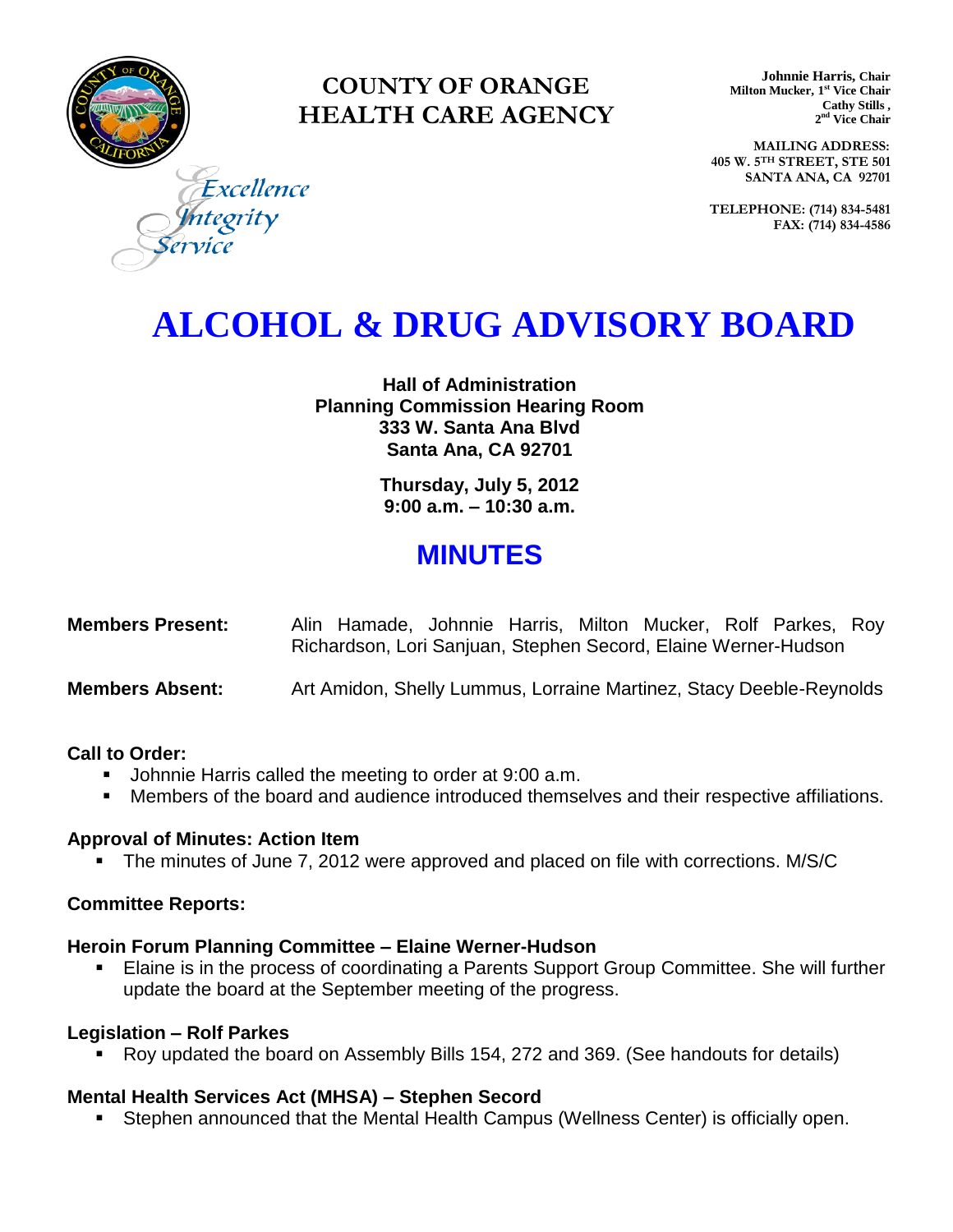Alcohol & Drug Advisory Board Minutes July 5, 2012 Page 2

#### **Proposition 36 – Milton Mucker**

 Milton reported that at the last oversight committee meeting, the primary discussion was the loss of state funding for Proposition 36. The group has considered analyzing other avenues in terms of funding for this program.

#### **Old Business:** None

#### **New Business:**

Mark Refowitz, Director, Health Care Agency

- Mark updated the board on the recruitment process for the Director of Behavioral Health Services position. Mark has asked Rolf Parkes to sit on the selection panel in which he agreed. Also, Mark informed the board that he is a member of the Cal Optima Board. Danielle will forward board members meeting dates of the Cal Optima meeting so members can attend if they are interested.
- Furthermore, Mark also informed the board of HCA's Wellness Promotion Campaign.

Elaine Werner-Hudson

**Elaine suggests the Health Care Agency include Primary Care Providers in the Wellness** Promotion Campaign.

Rolf Parkes

• Rolf suggests prescription drop off boxes are stationed at county fire departments on a 24/7 basis versus the local police departments.

#### **Behavioral Health Services Update: Diane Holley, Program Manager,**

 Diane updated the board on Assembly Bill (AB) 109. Also, all ADAS contracts have been approved by the Board of Supervisors. Also, the Methamphetamine (Meth) Task Force has recently lost several members due to retirement. Diane has invited those interested board members to join the Task Force. For additional information, contact Diane Holley (714) 834- 2860.

#### **ADEPT Update: Amy Buch, Division Manager, ADEPT**

 Amy updated the board on current ADEPT activities. She distributed a flier which indicates how to dispose of expired and unwanted medications at home. Also, she reminded the board that the National Night Out event will take place on August 7, 2012. The purpose of this event is to increase the awareness on crime prevention in the community. Finally, prescription books have been ordered for board members and are expected to be available at the September meeting.

#### **Announcements:** None

# **Alcohol & Drug Abuse Services**